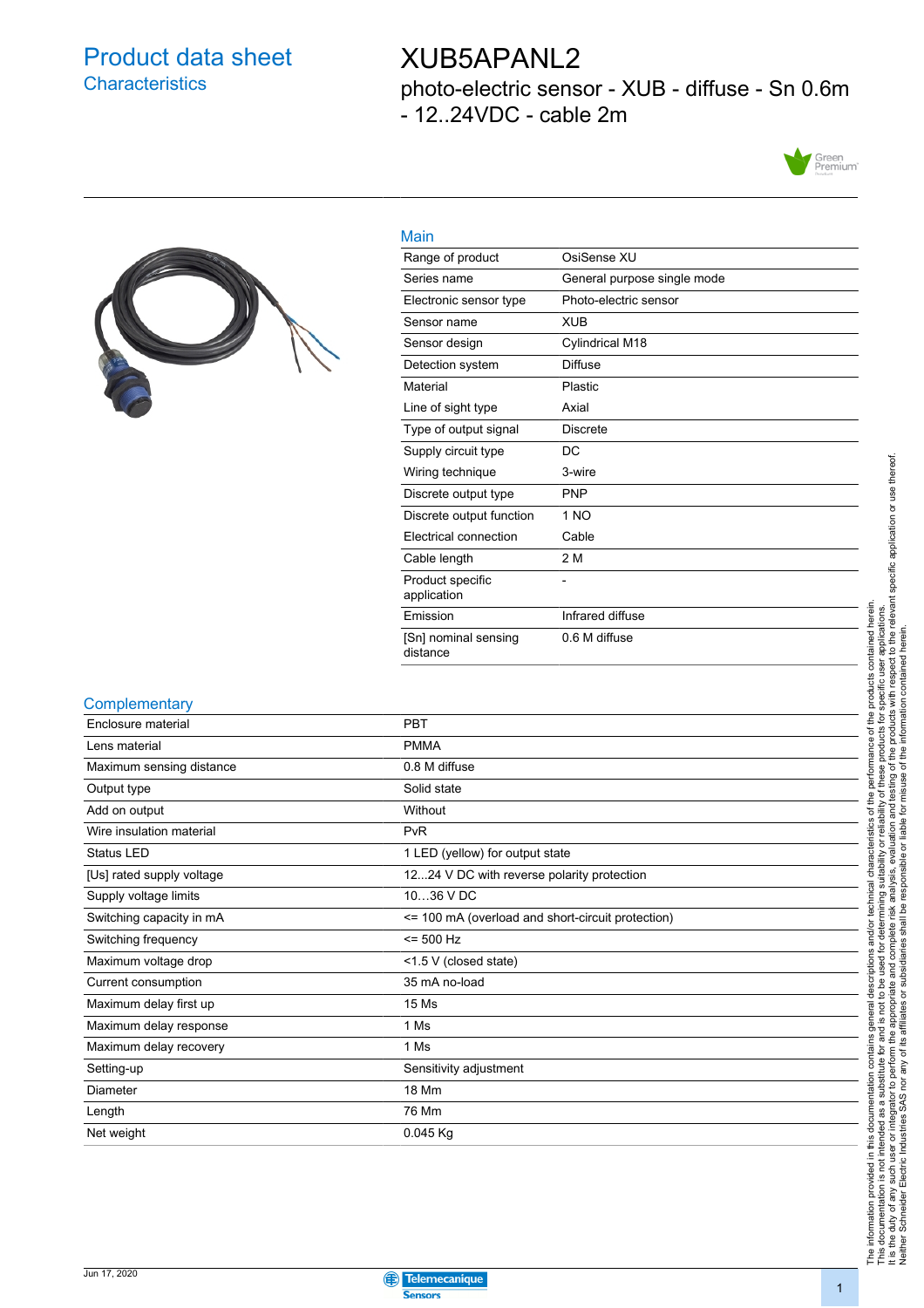### Environment

| Product certifications                | UL<br><b>CSA</b><br>CE.                                                                          |
|---------------------------------------|--------------------------------------------------------------------------------------------------|
| Ambient air temperature for operation | $-2555$ °C                                                                                       |
| Ambient air temperature for storage   | $-4070 °C$                                                                                       |
| Vibration resistance                  | 7 gn, amplitude = $+/$ 1.5 mm (f = 1055 Hz) conforming to IEC 60068-2-6                          |
| Shock resistance                      | 30 gn (duration = 11 ms) conforming to IEC 60068-2-27                                            |
| IP degree of protection               | IP67 double insulation conforming to IEC 60529<br>IP65 double insulation conforming to IEC 60529 |

## Offer Sustainability

| Sustainable offer status        | Green Premium product                                                                      |
|---------------------------------|--------------------------------------------------------------------------------------------|
| <b>REACh Regulation</b>         | REACh Declaration                                                                          |
| <b>EU RoHS Directive</b>        | Pro-active compliance (Product out of EU RoHS legal scope) EPEU RoHS<br><b>Declaration</b> |
| Mercury free                    | Yes                                                                                        |
| RoHS exemption information      | <b>E</b> Yes                                                                               |
| <b>Environmental Disclosure</b> | Product Environmental Profile                                                              |
| <b>Circularity Profile</b>      | End Of Life Information                                                                    |

# Contractual warranty<br>Warranty

18 months

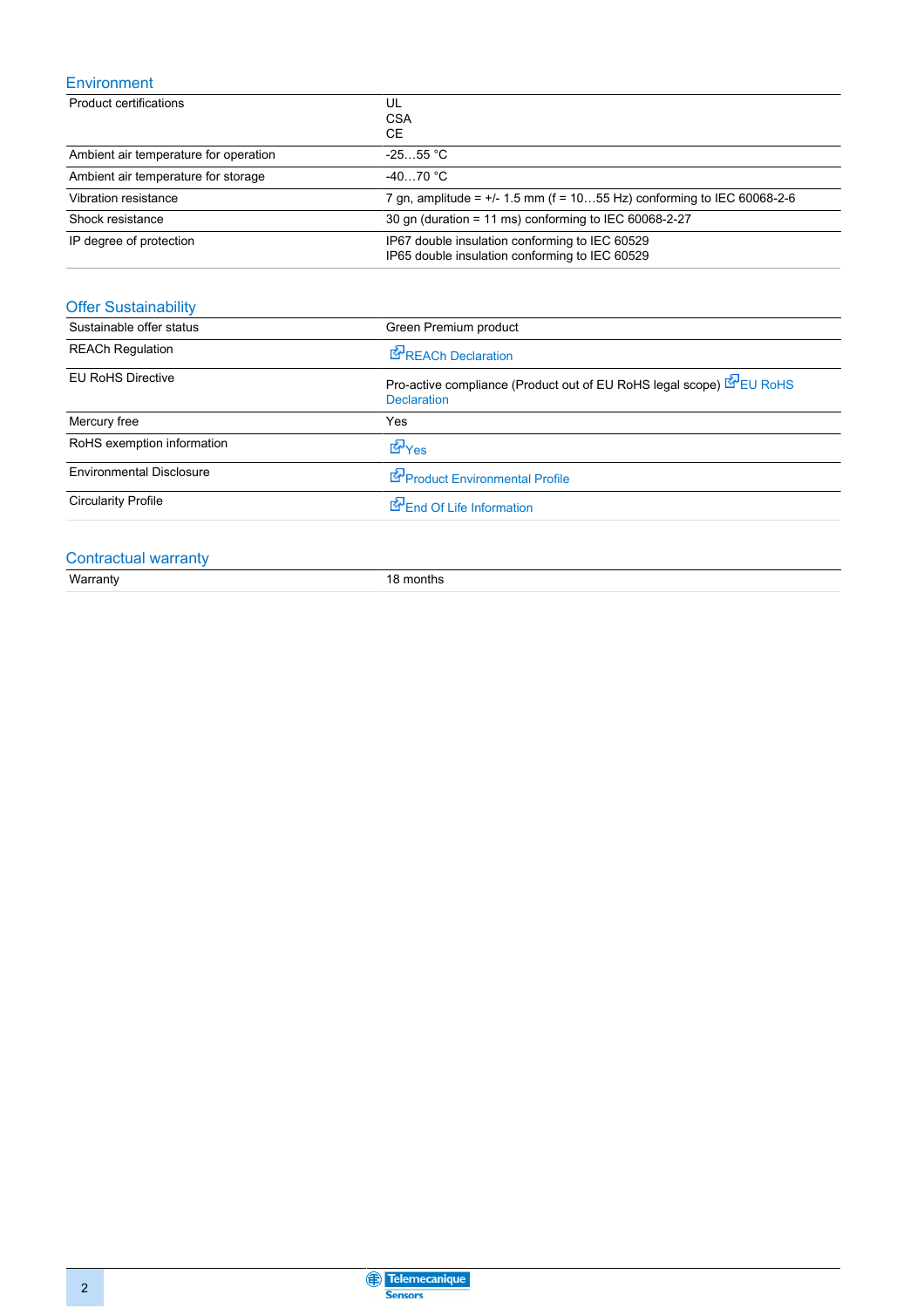Product data sheet Dimensions Drawings

# XUB5APANL2

**Dimensions** 



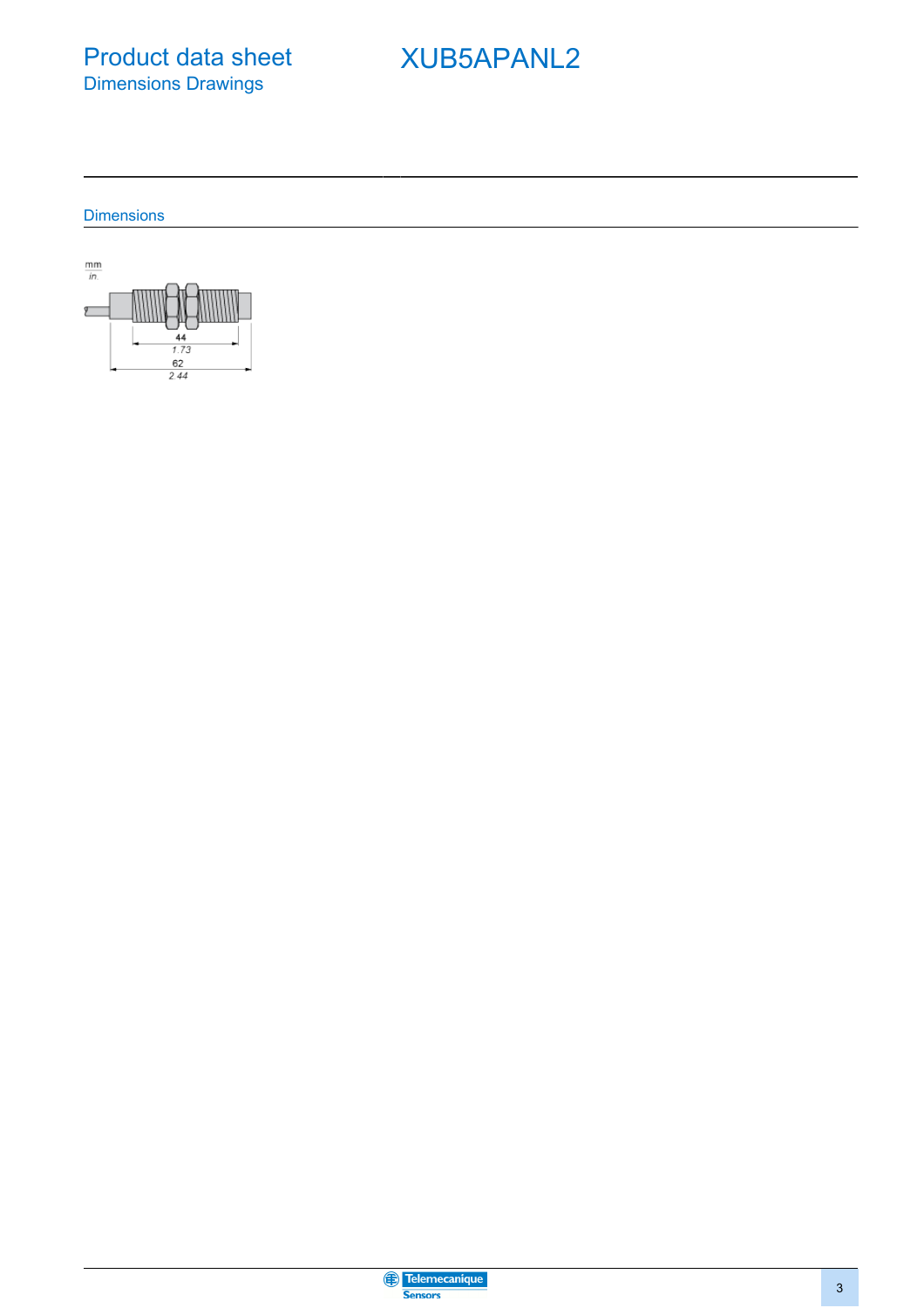# XUB5APANL2

Wiring Schemes

### PNP Outputs



Telemecanique **Sensors**